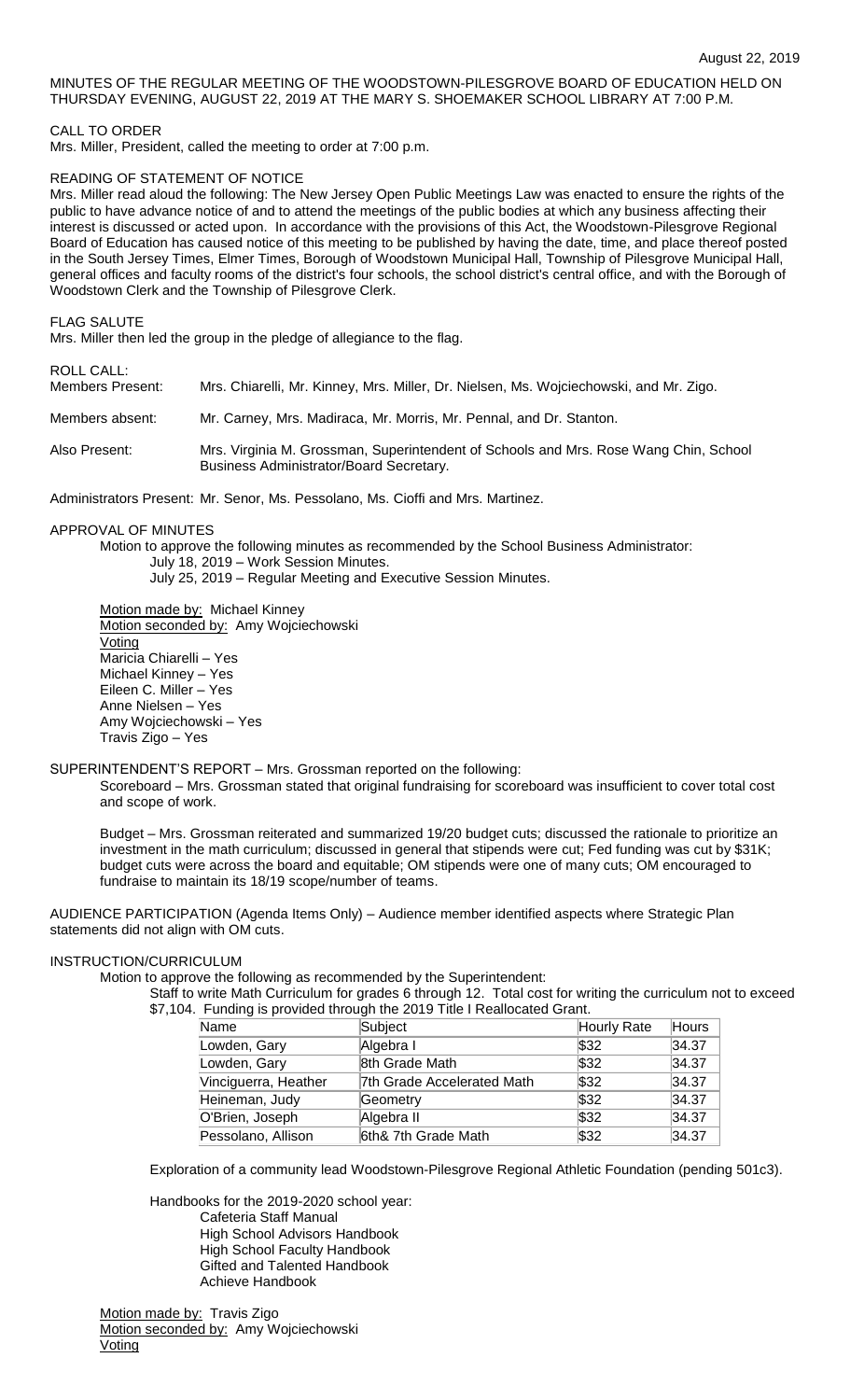Maricia Chiarelli – Yes Michael Kinney – Yes Eileen C. Miller – Yes Anne Nielsen – Yes Amy Wojciechowski – Yes Travis Zigo – Yes

Motion to approve the following as recommended by the Superintendent (voting not applicable to sending district representatives):

Field Experience for the 2019-2020 School Year:

| Student  | <b>Building</b> | Staff    | College    | Dates      | $^{\mathsf{T}}$ vpe      |
|----------|-----------------|----------|------------|------------|--------------------------|
| Stierle. | Middle          | DiRusso. | Wilmington | $9/2019 -$ | <sup>≀</sup> Practicum ⊧ |
| Michael  | School          | Betsy    | University | 12/2019    |                          |

Handbooks for the 2019-2020 school year: Mary Shoemaker Faculty Handbook Mary Shoemaker Parent Handbook William Roper Faculty Handbook William Roper Parent Handbook

Motion made by: Travis Zigo Motion seconded by: Maricia Chiarelli **Voting** Maricia Chiarelli – Yes Eileen C. Miller – Yes Anne Nielsen – Yes Amy Wojciechowski – Yes Travis Zigo – Yes

#### ADMINISTRATION/PERSONNEL

Motion to delete item 3.b. from the agenda pertaining to a long term substitute music teacher.

Motion made by: Amy Wojciechowski Motion seconded by: Michael Kinney **Voting** Maricia Chiarelli – Yes Michael Kinney – Yes Eileen C. Miller – Yes Anne Nielsen – Yes Amy Wojciechowski – Yes Travis Zigo – Yes

Motion to approve the following as recommended by the Superintendent:

Acceptance Resignations/Retirements as follows:

Resignation letter from Stephanie Smart as a Part-time Occupational Therapist effective 9/15/2019.

Resignation letter from Nicole Stemberger as a Part-time Social Worker effective 8/23/2019.

Leave of absence request for Jim Ludlam (High School Music Teacher) from 8/8/2019 through approximately 11/8/2019.

Appointment of New Staff as follows:

Evelyn Porter as a Long Term Substitute Family and Consumer Science Teacher from 10/23/2019 to 1/6/2020 (approximately 35 days) at \$90.00 a day. NOTE: Ms. Porter will be filling in for Melissa Micheletti as she will be working as a Master Teacher.

Extra Duty Appointments as follows: (see page 488 through 490) High School Athletics August list. Curriculum August list. High School August list.

Staff renewal for the 2019-2020 school year: (see page 491 through 493) **Custodians** Cafeteria Aides Paraprofessionals

New position (fourth grade, Mary Shoemaker) effective 9/1/2019. NOTE: This position is due to an increase in enrollment in the fourth grade requiring an additional teacher.

August 2019 substitute list. (see page 494)

Revised Dean of Students Job Description.

Motion made by: Anne Nielsen Motion seconded by: Amy Wojciechowski Voting Maricia Chiarelli – Yes Michael Kinney – Yes Eileen C. Miller – Yes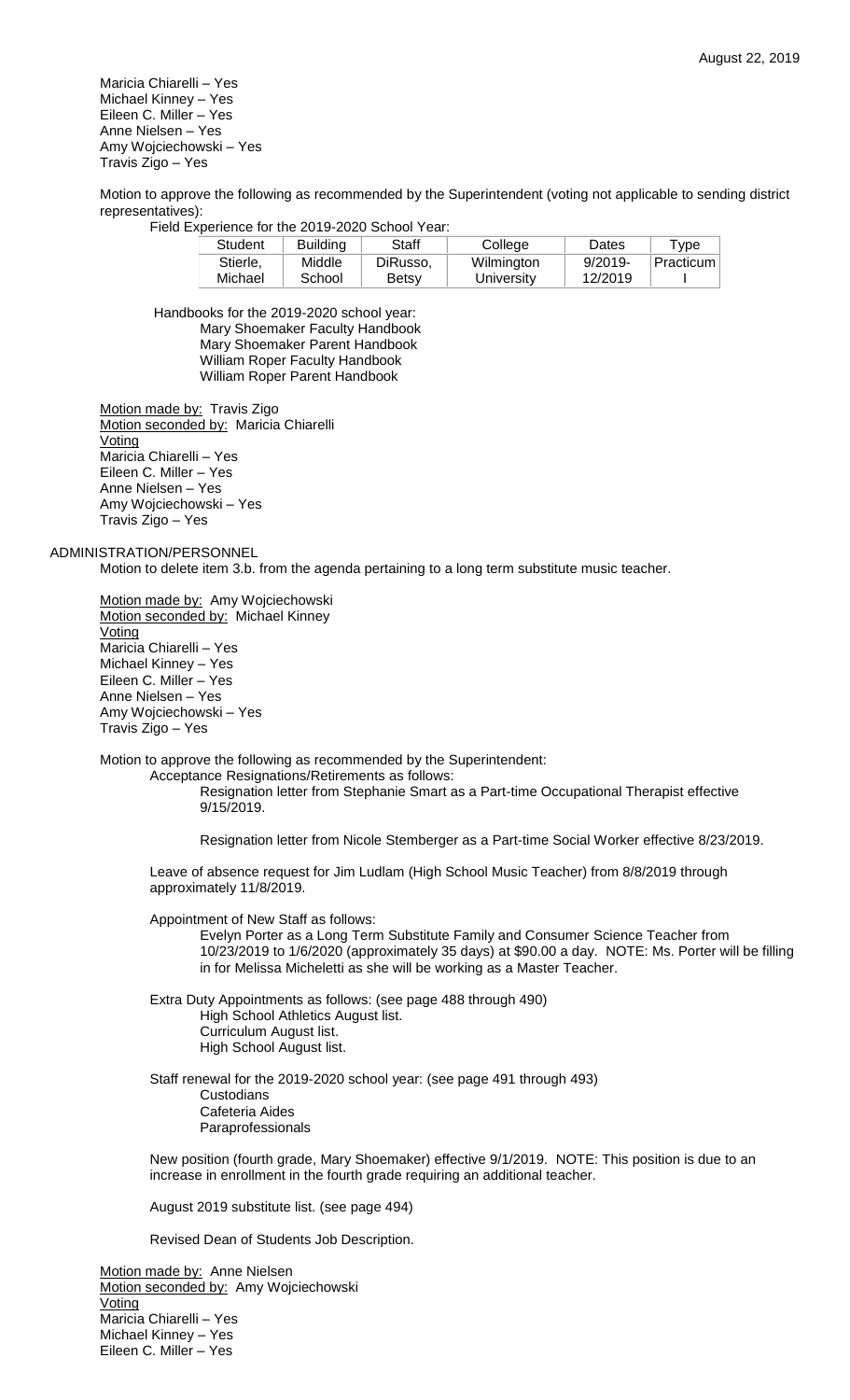Anne Nielsen – Yes Amy Wojciechowski – Yes Travis Zigo – Yes

Motion to approve the following as recommended by the Superintendent (voting not applicable to sending district representatives):

Accept Resignations/Retirements as follows:

Resignation letter from Karen Malos, Paraprofessional, effective 9/1/2019.

Appointment of New Staff as follows:

Olivia Harris as a Long Term Substitute Teacher at the Mary Shoemaker School from 9/3/2019 through 12/6/2019. Salary - BA, Step 1 (\$52,271 pro-rated). NOTE: This is for Mary Cundey who is on a leave of absence.

Nancy Hart as a Cafeteria Aide at the Mary Shoemaker School effective 9/5/2019. Salary -\$10.35 per hour x 2.5 hours per day.

Kelly Rosen as a part-time (.643) Social Worker effective 9/1/2019. Salary - MA, Step 1 (\$35,726). NOTE: This a replacement for Nicole Stemberger.

Tara McQueston as a Long Term Substitute Teacher at the William Roper School from 9/3/2019 through 12/6/2019. Salary - BA, Step 1 (\$52,271 pro-rated). NOTE: This is for Kate Trebelhorn who is on a leave of absence.

Kerry **Hars** as a Kindergarten Teacher at the William Roper School effective 9/1/2019. Salary - BA, Step 1 (\$52,271).

Gabriella Sorantino as a full-time Pre-K Teacher at the William Roper School effective 9/1/2019. Salary - BA, Step 1 (\$52,271).

Extra Duty Appointments as follows:

Christine Carpenter, Roper School Dean of Students, to work up to five (5) days prior to 9/1/2019 with the approval of the Superintendent. Stipend - per diem rate.

Middle School August extra duty list. (see page 495)

Motion made by: Anne Nielsen Motion seconded by: Travis Zigo **Voting** Maricia Chiarelli – Yes Eileen C. Miller – Yes Anne Nielsen – Yes Amy Wojciechowski – Yes Travis Zigo – Yes

# OPERATIONS/FINANCE

Motion to approve the following financial reports as recommended by the School Business Administrator: (see Board Minutes Financial Back-up Binder for details).

\_\_\_\_\_\_\_\_\_\_\_\_\_\_\_\_\_\_\_\_\_\_\_\_\_\_\_\_\_ \_\_\_\_\_\_\_\_\_\_\_\_\_\_\_\_\_\_\_\_\_\_\_\_

Pursuant to N.J.A.C. 6A:23A-16.10 (c)3, I certify that as of June 30, 2019, no budgetary line item account has obligations and payments (contractual orders) which in total exceed the amount appropriated by the Woodstown-Pilesgrove Regional Board of Education pursuant to N.J.S.A. 18A:22-8.1 and N.J.S.A. 18A:22-8.2 and no budgetary line item account has been over-expended in violation of N.J.A.C. 6:23- 16.10 (a)1.

Board Secretary **Date** 

The June 30, 2019, preliminary final Report of the Treasurer of School Funds for the 2018-2019 school year is in agreement with the June 30, 2019, preliminary Report of the Board Secretary, pending audit.

Pursuant to N.J.A.C. 6A:23A-16.10(c)4, that the Woodstown-Pilesgrove Regional Board of Education certifies that as of June 30, 2019, and after review of the Secretary's Monthly Financial Report and the Treasurer's Monthly Financial Report and upon consultation with the appropriate district officials, to the best of the Board's knowledge, no major account or fund has been over-expended in violation of N.J.A.C. 6A:23A-16.10(a)1 and that sufficient funds are available to meet the district's financial obligations for the remainder of the fiscal year.

EFT's for July 2019, additional hand check payments for July 2019, additional payment list for the month of August 2019, and payment list for the month of July 2019.

Transfer of funds as previously approved by the Superintendent pursuant to 18A:22-8.1 for the month of June 2019.

Additional financial reports as follows:

Student Activities and Athletics for the month of July 2019. Scholarships for the month of July 2019.

Odyssey of the Mind for the month of July 2019.

Woodstown Community School for the month of July 2019.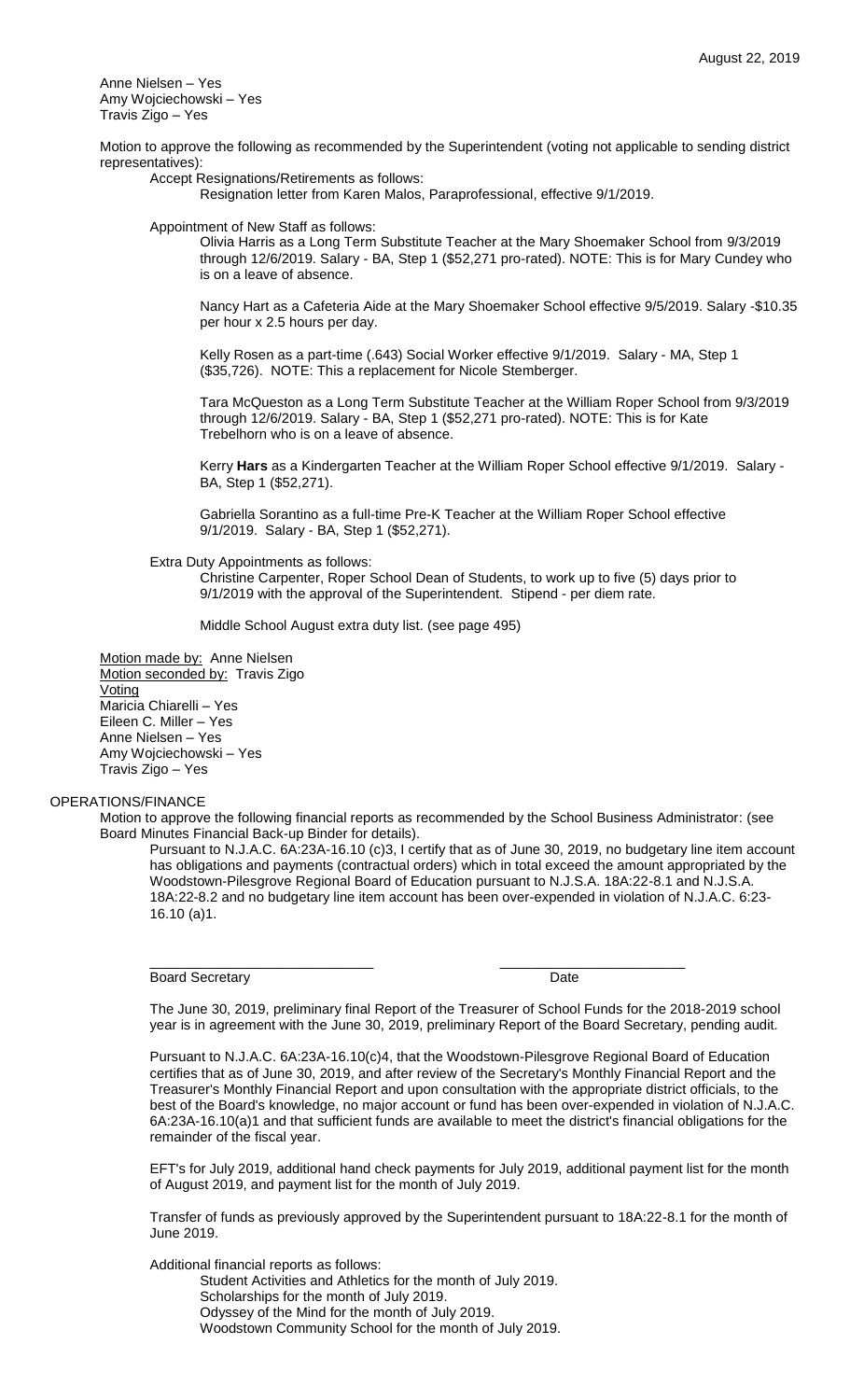Motion made by: Amy Wojciechowski Motion seconded by: Michael Kinney **Voting** Maricia Chiarelli – Yes Michael Kinney – Yes Eileen C. Miller – Yes Anne Nielsen – Yes Amy Wojciechowski – Yes Travis Zigo – Yes

Motion to approve the following as recommended by the School Business Administrator: Accept the award of the Fiscal Year 2019 Reallocated Title I FORMULA Grant as approved by the NJDOE on July 11, 2019.

Submission of the 2019-2020 Stewart B. McKinney-Vento Education for Homeless Children and Youth Program application serving the homeless students in Mercer and Burlington counties in the amount up to \$264,793.00.

Contract with Gloucester County Special Services School District to provide services to the following student for the 2019-2020 extended school year program effective July 8, 2019 through August 8, 2019: NJSmart #8692232997 in the amount of \$4,320.00 plus a 1:1 aide in the amount of \$3,550.00

Contract with Salem County Special Services School District to provide services to the following student for the 2019-2020 extended school year program effective July 8, 2019 through August 15, 2019: NJSmart #7182903077 in the amount of \$4,800.00 plus a 1:1 aide in the amount of \$3,500.00

Title I and IIA Instructor salaries for the 2019-2020 school year. (see page 496)

Contract with Cape-Atlantic Associates, LLS t/a Club Z to provide in-home tutoring services through the McKinney-Vento grant. There is no cost to the district.

Renewal of district transportation contracts with B. R. Williams, Inc. for the 2019-2020 school year at a CPI of 1.45 for High School/Middle School. (see page 497 through 498)

Renewal of transportation contracts with Gloucester County Special Services School District for the 2019- 2020 school year as follows. (Note: Per diem route cost will be shared with Woodstown, Alloway & Upper Pittsgrove Schools):

1193A at \$162.03 total per diem route cost, plus a 7% administrative fee for multiple students.

1193B at \$102.80 total per diem route cost, plus a 7% administrative fee for multiple students.

Renewal of transportation contracts with Gloucester County Special Services School District for the 2019- 2020 school year as follows. (Note: All per diem cost listed are total route cost. Some of the routes contain students from other districts and therefore the cost per diem will be pro-rated accordingly by Gloucester County Special Services School District.):

Y1304 at \$406.77 total per diem route cost, plus a 7% administrative fee for students NJSmart #1709115870, 8692232997, 2106346771, 5508166782 and 2597878993.

Y1324 at \$241.99 total per diem route cost, plus a 7% administrative fee for students NJSmart #3264856132, 5704267725, 3363985909 and 4945982759.

Y1422 at \$303.33 total per diem route cost, plus a 7% administrative fee for student NJSmart #8356017265.

Y1429 at \$154.20 total per diem route cost, plus a 7% administrative fee for NJSmart #1083720456.

Y521 at \$418.59 total per diem route cost, plus a 7% administrative fee for NJSmart #7181290307.

New transportation contracts with Gloucester County Special Services School District for the 2019-2020 school year as follows. (Note: All per diem cost listed are total route cost. Some of the routes contain students from other districts and therefore the cost per diem will be pro-rated accordingly by Gloucester County Special Services School District):

Y1492 at \$269.00 total per diem route cost, plus a 7% administrative fee for student NJSmart #6216115392.

Y1501 at \$382.00 total per diem route cost, plus a 7% administrative fee for multiple students.

Y1504 at \$293.50 total per diem route cost, plus a 7% administrative fee for students NJSmart #2464380751 and 3295862833.

Joint transportation agreement with Alloway Township Board of Education for the 2019-2020 school year for route AV1 at \$110.00 per diem for student NJSmart #6670522415.

Joint transportation agreement with Pittsgrove Township Board of Education for the 2019-2020 school year for route SC-CUMB at \$141.04 per diem for students NJSmart #2384482013 and 1416288941.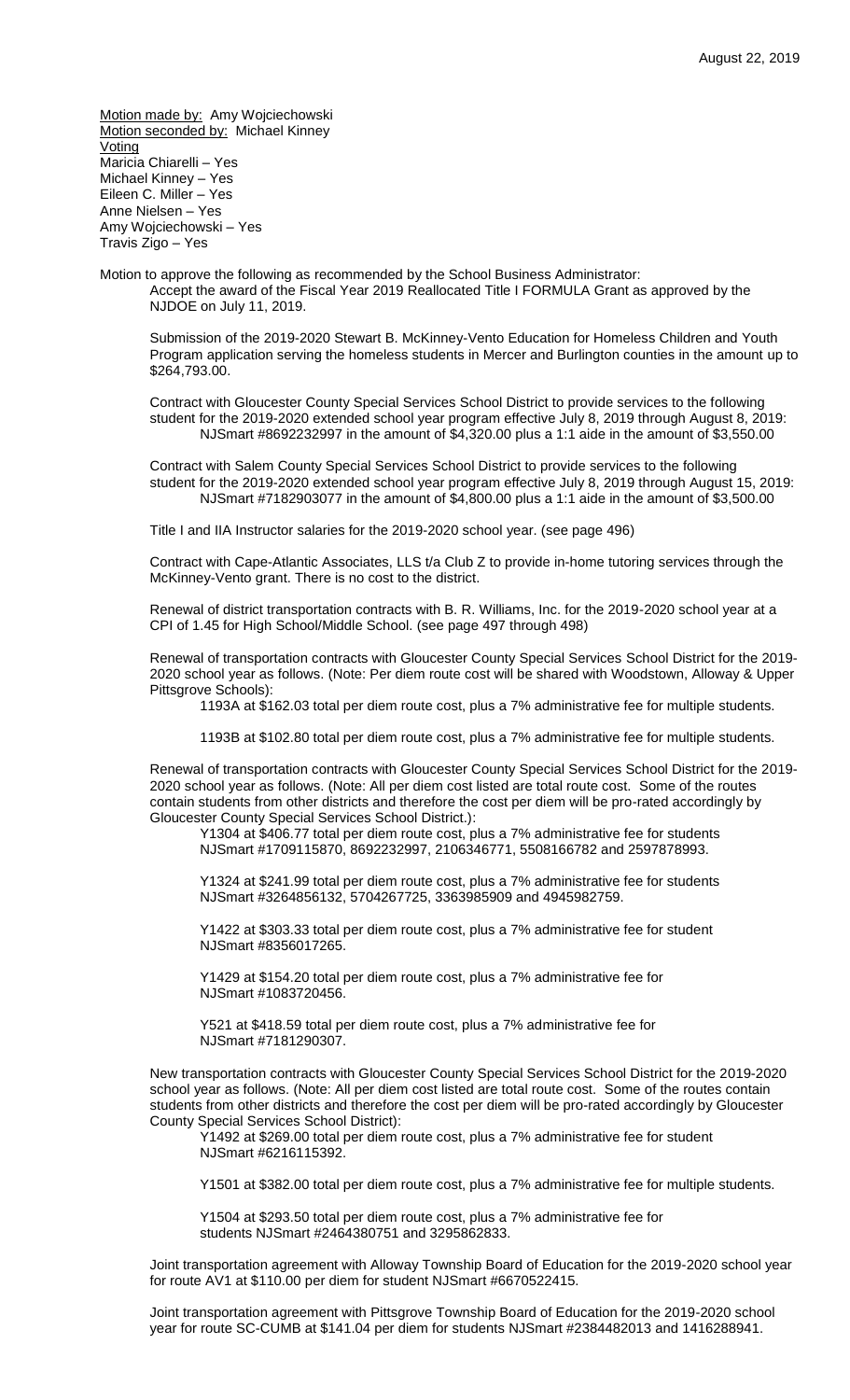Joint transportation agreement with Alloway Township Board of Education for routes 1193A & 1193B to transport full-time and share-time students to and from Salem County Vocational Technical School for the 2019-2020 school year. Alloway's share of the cost will be \$16,528.98 for the year.

Joint transportation agreement with Upper Pittsgrove School District for routes 1193A & 1193B to transport full-time and share-time students to and from Salem County Vocational Technical School for the 2019-2020 school year. Upper Pittsgrove's share of the cost will be \$16,182.22 for the year.

Motion made by: Amy Wojciechowski Motion seconded by: Anne Nielsen Voting Maricia Chiarelli – Yes Michael Kinney – Yes Eileen C. Miller – Yes Anne Nielsen – Yes Amy Wojciechowski – Yes Travis Zigo – Yes

Motion to approve the following as recommended by the School Business Administrator (voting not applicable to sending district representatives):

Textbooks to be placed on the New Jersey Department of Education textbook sharing website. (Note: Books older than 10 years cannot be placed on the website and will be discarded.)

Renewal of district transportation contracts with B. R. Williams, Inc. for the 2019-2020 school year at a CPI of 1.45 for Mary S. Shoemaker School/ William Roper Early Childhood Learning Center School. (see page 497 through 498)

Contract with Gloucester County Special Services School District to provide services to the following students for the 2019-2020 extended school year program effective July 8, 2019 through August 8, 2019: NJSmart #2106346771 in the amount of \$4,320.00

NJSmart #5508166782 in the amount of \$4,320.00 plus a 1:1 aide in the amount of \$3,550.00

NJSmart #2597878993 in the amount of \$4,320.00

Contract with Salem County Special Services School District to provide services to the following students for the 2019-2020 extended school year program effective July 8, 2019 through August 15, 2019: NJSmart #1416288941 in the amount of \$4,800.00 plus a 1:1 aide in the amount of \$3,500.00

NJSmart #2384482013 in the amount of \$4,800.00

Accept the donation from Chiarelli Paving for the prevailing wage pay for two (2) laborers for seal coating the Mary S. Shoemaker School blacktop.

Approve Chiarelli Paving for seal coating (seal coat, clean-up and crack fill) of a 4,725 sq. ft. area of blacktop at the Mary S. Shoemaker School. Cost - \$1,492.45.

Motion made by: Amy Wojciechowski Motion seconded by: Travis Zigo **Voting** Maricia Chiarelli – Yes Eileen C. Miller – Yes Anne Nielsen – Yes Amy Wojciechowski – Yes Travis Zigo – Yes

### POLICY

Motion to approve the following as recommended by the School Business Administrator: Policy revision as follows: Series 5000 - Policy 5410 - Promotion and Retention

Motion made by: Amy Wojciechowski Motion seconded by: Michael Kinney Voting Maricia Chiarelli – Yes Michael Kinney – Yes Eileen C. Miller – Yes Anne Nielsen – Yes Amy Wojciechowski – Yes Travis Zigo – Yes

#### OLD BUSINESS

Mrs. Miller and Mrs. Grossman met to discuss the fundraising policy. Information will be shared at the next Board meeting.

#### NEW BUSINESS

Mrs. Grossman provided a construction update as per DOT (Department of Transportation) meeting today; many constituents attended and were represented at the meeting; Mrs. Grossman will send global connect message to update the community; in summary, DOT is approximately 2 weeks behind.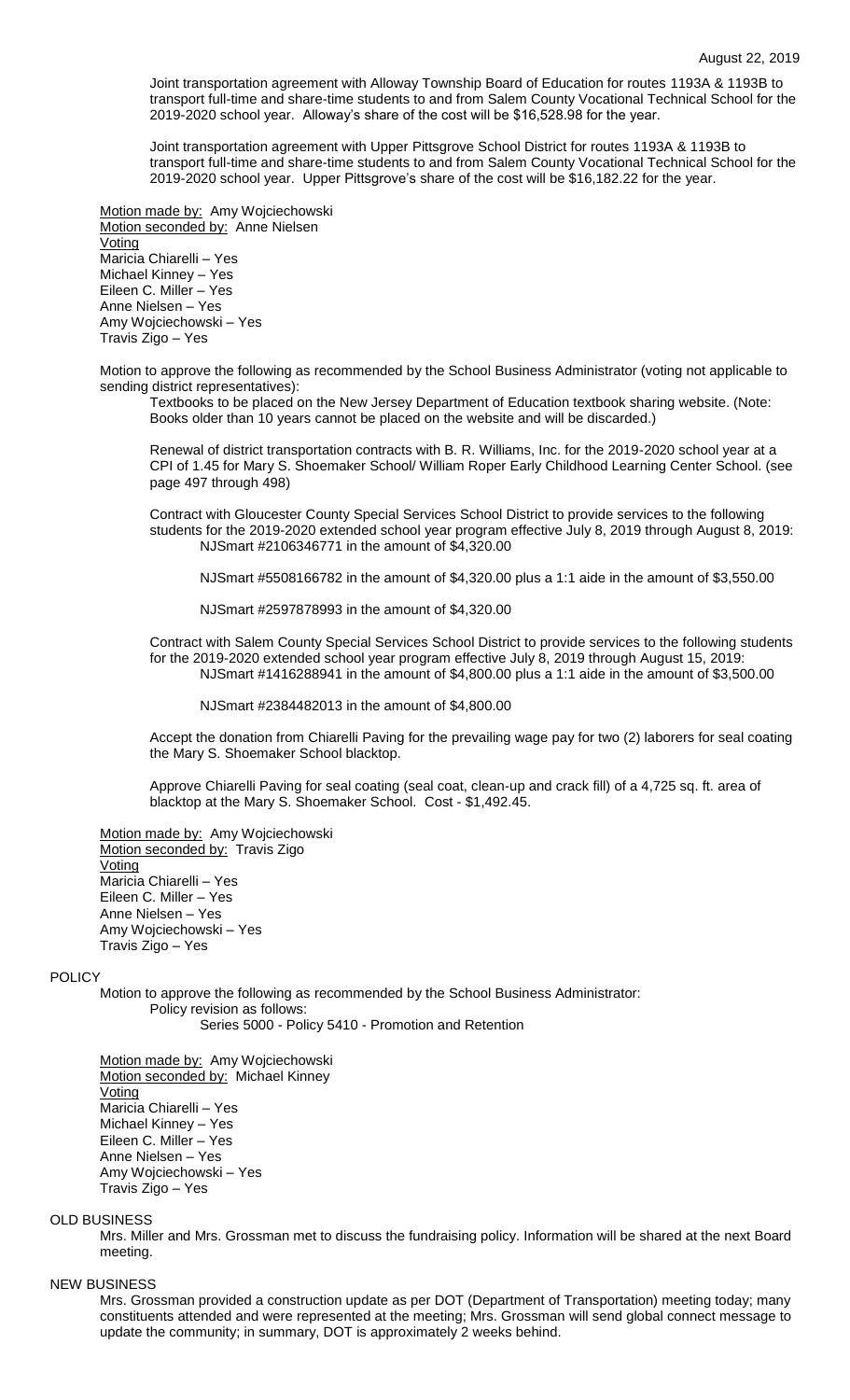Motion to accept, with regrets, the resignation of Board Member Jessica Madiraca as of September 1, 2019 and to advertise for the open seat.

Motion made by: Anne Nielsen Motion seconded by: Maricia Chiarelli Voting Maricia Chiarelli – Yes Michael Kinney – Yes Eileen C. Miller – Yes Anne Nielsen – Yes Amy Wojciechowski – Yes Travis Zigo – Yes

## REPORTS

- School Business Administrator Mrs. Chin reported on the following:
	- District will advertise for new Board opening now that Jessica Madiraca's resignation is officially accepted by the Board.
	- QSAC work is underway.
	- Freedom of Information OPRA request (which was sent by requester to the Board on 8/19/19) has been responded to by the Business Office.

Administrators monthly reports for August 2019.

### BOARD REPORTS

President -- Mrs. Miller reported on the following:

- Celebrate LMTI Woodstown Club receiving award/scholarship.
- Encourage "outside of box" thinking to solve the budgetary cuts that impacted OM.
- Encourage audience to come out and support the Fourth Friday event and upcoming events.

#### Sending Districts

Upper Pittsgrove Township -- Mr. Michael Kinney reported on the following:

His district has applied for the Prek expansion grant and are awaiting outcome.

Alloway Township -- Mr. Richard Morris was not in attendance.

#### Liaison Reports

NJSBA Delegate Report – Mrs. Miller encourage Board members to attend the 9/16 Salem County School Board meeting; Senator Sweeney may be guest speaker and Consolidation issue may be discussed.

SACC Report – Mrs. Madiraca was not in attendance.

AG Report – Dr. Stanton was not in attendance. Mrs. Miller discussed produce market by FFA.

PTO Report – Mr. Zigo previewed two (2) upcoming events where volunteers will be needed: Fall Festival; Fun with Santa.

School Foundation Report – Mrs. Chiarelli reported that Turkey Trot is next event.

CARE Report – Mr. Pennal was not in attendance.

Marlton Recreational Field Report – Mr. Zigo stated the next meeting is first Monday of September.

Pilesgrove Township Report – Dr. Nielsen reported on the following

- Discussed construction project and its impact to our school district; working with police.
- Preview Cow Run event.
- Discussed township's perspective re: Consolidation.

Woodstown Borough Report – Ms. Wojciechowski had nothing to report.

## AUDIENCE PARTICIPATION – Non-agenda Items.

 Several audience members discussed their OM experience and their perspective of the OM stipend reductions. Mrs. Grossman stated that the club is not being cut completely, and encouraged fund raising to achieve adding any additional teams.

# IMPORTANT DATES

- August 22, 2019 Regular Board Meeting, 7:00 p.m., Mary Shoemaker School Library
- September 19, 2019 Work Session, 6:00 p.m., William Roper MPR
- September 26, 2019 Regular Board Meeting, 7:00 p.m. William Roper MPR

## RECESS INTO EXECUTIVE SESSION I

The Open Public Meetings Act allows the Board to enter into executive session for confidential matters (N.J.S.A. 10:4- 12b). Matters discussed in executive session will remain confidential until such time as the need for confidentiality no longer exists.

Motion that the Board of Education enter into executive session, by resolution, to discuss legal matters. It is expected that the executive session will last approximately 30 minutes. The Board will reconvene in open public session immediately following. Formal action may or may not be taken as a result of the executive session. 8:58 p.m.)